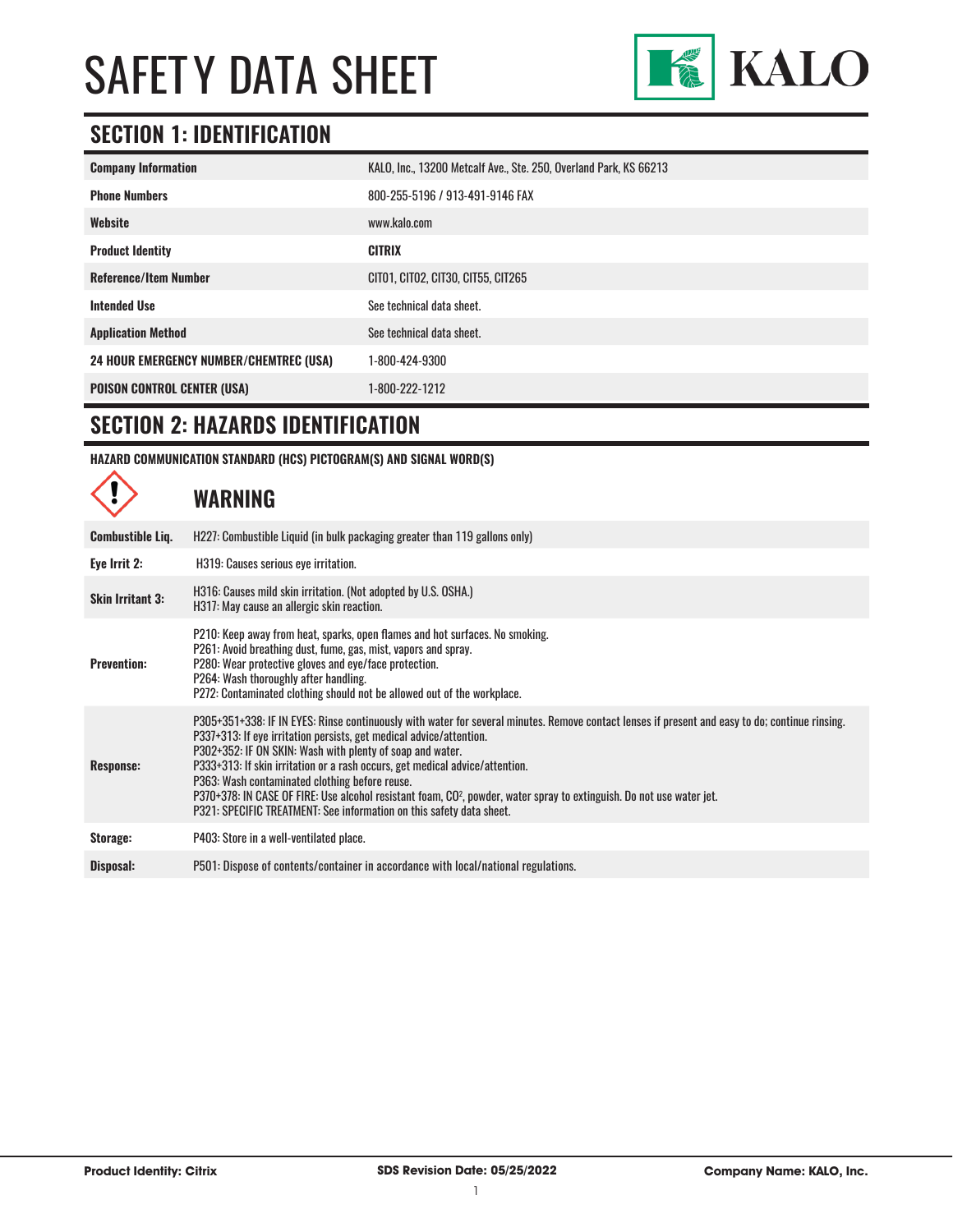

### **SECTION 3: COMPOSITION/INFORMATION ON INGREDIENTS**

This product is labeled with the following GHS Classifications, as it contains substances that present a hazard within the meaning of the relevant State and Federal Hazardous Substances regulations. This product is a proprietary blend. In accordance with paragraph (i) of§ 1910.1200, the specific chemical identity and/or exact percentage (concentration) of composition has been withheld as a trade secret.

| <b>Ingredient/Chemical Designations:</b> | Proprietary alcohol                                                                                            |
|------------------------------------------|----------------------------------------------------------------------------------------------------------------|
| <b>CAS No.:</b>                          | Proprietary                                                                                                    |
| Weight %:                                | $10 - 25$                                                                                                      |
| Notes:                                   | [1] Substance classified with a health or environmental hazard. [2] Substance with a workplace exposure limit. |
| <b>Ingredient/Chemical Designations:</b> | <b>Proprietary surfactant</b>                                                                                  |
| <b>CAS No.:</b>                          | Proprietary                                                                                                    |
| Weight %:                                | $1.0 - 10$                                                                                                     |
| Notes:                                   | [1] Substance classified with a health or environmental hazard.                                                |
| <b>Ingredient/Chemical Designations:</b> | <b>Proprietary surfactant</b>                                                                                  |
| <b>CAS No.:</b>                          | Proprietary                                                                                                    |
| Weight %:                                | $1.0 - 10$                                                                                                     |
| Notes:                                   | [1] Substance classified with a health or environmental hazard.                                                |
| <b>Ingredient/Chemical Designations:</b> | Proprietary alcohol                                                                                            |
| <b>CAS No.:</b>                          | Proprietary                                                                                                    |
| Weight %:                                | $1.0 - 10$                                                                                                     |
| Notes:                                   | [1] Substance classified with a health or environmental hazard.                                                |

## **SECTION 4: FIRST AID MEASURES**

### **[DESCRIPTIONS]**

| General:           | In all cases of doubt, or when symptoms persist, seek medical attention. Never give anything by mouth to an unconscious person.                                                                                                         |
|--------------------|-----------------------------------------------------------------------------------------------------------------------------------------------------------------------------------------------------------------------------------------|
| <b>Inhalation:</b> | Remove to fresh air. Keep patient warm and at rest. If breathing is irregular or stopped, give artificial respiration. If unconscious, place in the recovery<br>position and obtain immediate medical attention. Give nothing by mouth. |
| Eyes:              | Irrigate copiously with clean fresh water for at least 10 minutes, holding the eyelids apart and seek medical attention.                                                                                                                |
| Skin:              | Remove contaminated clothing. Wash skin thoroughly with soap and water or use a recognized skin cleanser. Do NOT use solvents or thinners.                                                                                              |
| Ingestion:         | If accidentally swallowed, obtain immediate medical attention. Keep at rest. Do NOT induce vomiting.                                                                                                                                    |
|                    | [MOST IMPORTANT SYMPTOMS AND EFFECTS, BOTH ACUTE AND DELAYED]                                                                                                                                                                           |
| Overview:          | No adverse symptoms or effects anticipated under normal handling conditions. See Section 2 for further details.                                                                                                                         |
| Eyes:              | Causes serious eye irritation.                                                                                                                                                                                                          |
| Skin:              | May cause an allergic skin reaction. Causes mild skin irritation. (Not adopted by U.S. OSHA.)                                                                                                                                           |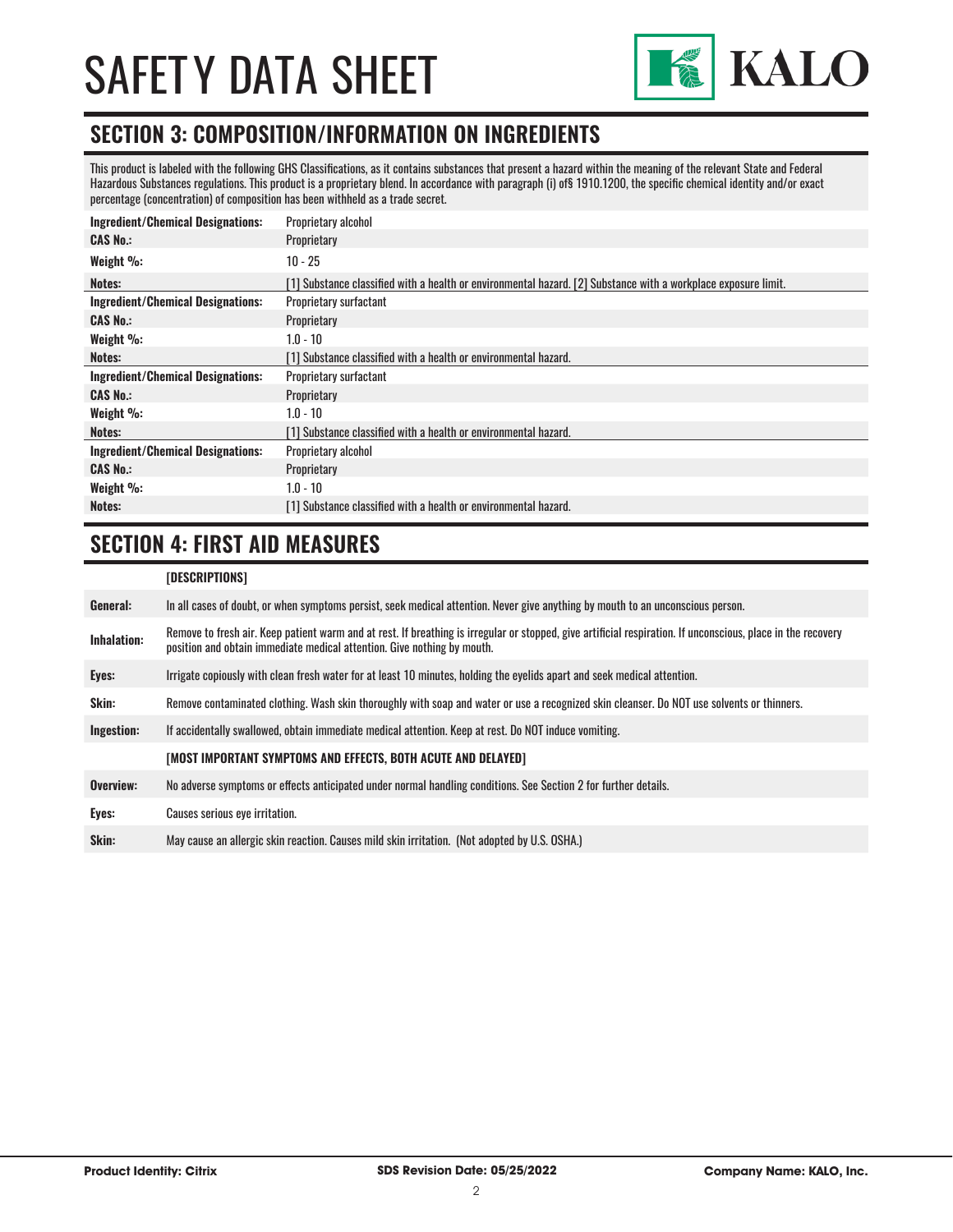

## **SECTION 5: FIREFIGHTING MEASURES**

| <b>Extinguishing Media:</b>     | Alcohol resistant foam, CO <sup>2</sup> , powder, or water spray. Do not use water jet.                                                                                                                                                                                                                                                                                 |
|---------------------------------|-------------------------------------------------------------------------------------------------------------------------------------------------------------------------------------------------------------------------------------------------------------------------------------------------------------------------------------------------------------------------|
| <b>Special Hazards:</b>         | Combustion may yield smoke, carbon monoxide, and other products of incomplete combustion. Oxides of sulfur, nitrogen or phosphorus may<br>also be formed. Never use welding or cutting torches on or near container, even if empty. Keep away from heat, sparks, open flames, and hot<br>surfaces. No smoking. Avoid breathing dust, fume, gas, mist, vapors and spray. |
| <b>Advice For Firefighters:</b> | Evacuate area. Prevent contamination from run-off of adjacent areas, streams, drinking water and sewers. Do not flush down sewers or other<br>drainage systems. Exposed firefighters must wear standard protective equipment and in enclosed areas self-contained breathing apparatus.<br>Use water-spray to cool fire-exposed surfaces and personnel.                  |

## **SECTION 6: ACCIDENTAL RELEASE MEASURES**

| <b>Precautions/Procedures:</b>                                         | Keep all sources of ignition away from spill/release. In case of a major spill or spillage in a confined space evacuate the area and<br>check vapor levels.                                                                                                                                                                                                                                                                                                                                                                                                                                                                                                               |
|------------------------------------------------------------------------|---------------------------------------------------------------------------------------------------------------------------------------------------------------------------------------------------------------------------------------------------------------------------------------------------------------------------------------------------------------------------------------------------------------------------------------------------------------------------------------------------------------------------------------------------------------------------------------------------------------------------------------------------------------------------|
| <b>Environmental Precautions:</b>                                      | Do not allow spills to enter drains or water courses.                                                                                                                                                                                                                                                                                                                                                                                                                                                                                                                                                                                                                     |
| <b>Methods and Material For</b><br><b>Containment and Cleaning Up:</b> | Ventilate the area and avoid breathing vapors. Take the personal protective measures listed in Section 8. Contain and absorb spillage<br>with non-combustible materials (e.g. sand/earth/vermiculite). Place in closed containers outside buildings and dispose of according<br>to the Waste Regulations (see Section 13). Clean, preferably with a detergent. Do not use solvents. Do not allow spills to enter drains<br>or water courses. If drains, sewers, streams or lakes are contaminated, inform the local water company immediately. In the case of<br>contamination of rivers, streams, or lakes, the Environmental Protection Agency should also be informed. |

## **SECTION 7: HANDLING AND STORAGE**

| <b>Precautions For Safe Handling:</b> | Do not get in eyes, on skin, or on clothing. Do not breathe vapors or mists. Keep container closed. Use only with adequate<br>ventilation. Use good personal hygiene practices. Wash hands before eating, drinking, smoking. Remove contaminated clothing<br>and wash before reuse. Destroy contaminated belts and shoes and other items that cannot be decontaminated. Have eye wash<br>accessible to use in handling area. See Section 2 for further details. |
|---------------------------------------|-----------------------------------------------------------------------------------------------------------------------------------------------------------------------------------------------------------------------------------------------------------------------------------------------------------------------------------------------------------------------------------------------------------------------------------------------------------------|
| <b>Conditions For Safe Storage:</b>   | Store in tightly closed containers in dry, well-ventilated area, away from excessive heat and incompatibles.<br>See Section 2 for further details.                                                                                                                                                                                                                                                                                                              |
| <b>Incompatible Materials:</b>        | Oxidizing agents.                                                                                                                                                                                                                                                                                                                                                                                                                                               |
| <b>Specific End Use(s):</b>           | See technical data sheet.                                                                                                                                                                                                                                                                                                                                                                                                                                       |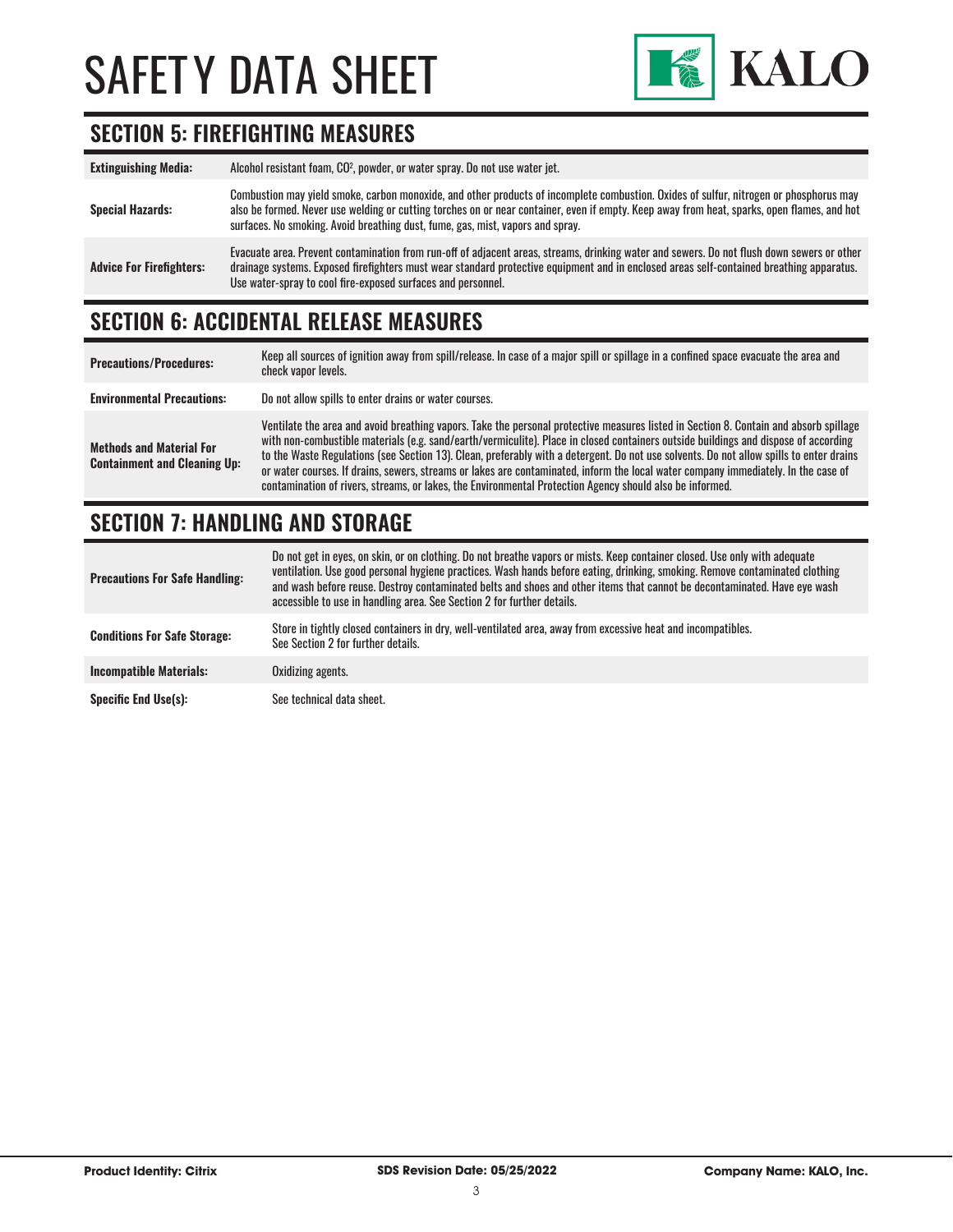

## **SECTION 8: EXPOSURE CONTROLS/PERSONAL PROTECTION**

**Exposure Data:** This product contains the following ingredient with established limits for exposure under OSHA, ACGIH and/or NIOSH.

| <b>CAS No.</b> | Ingredient                    | <b>Source</b> | Value                                                                            |
|----------------|-------------------------------|---------------|----------------------------------------------------------------------------------|
|                |                               | <b>OSHA</b>   | TWA: 100ppm (600 mg/m <sup>3</sup> ) [skin]                                      |
| Proprietary    | <b>Proprietary Alcohol</b>    | ACGIH         | TWA: 100ppm / STEL: 150ppm [skin]                                                |
|                |                               | <b>NIOSH</b>  | TWA: 100ppm (600 mg/m <sup>3</sup> ) STEL: 150 ppm (900 mg/m <sup>3</sup> [skin] |
| <b>CAS No.</b> | Ingredient                    | Source        | Value                                                                            |
|                |                               | <b>OSHA</b>   | No Established Limit                                                             |
| Proprietary    | <b>Proprietary Surfactant</b> | ACGIH         | No Established Limit                                                             |
|                |                               | <b>NIOSH</b>  | No Established Limit                                                             |
| <b>CAS No.</b> | Ingredient                    | <b>Source</b> | Value                                                                            |
|                |                               |               |                                                                                  |
|                |                               | <b>OSHA</b>   | No Established Limit                                                             |
| Proprietary    | <b>Proprietary Surfactant</b> | <b>ACGIH</b>  | No Established Limit                                                             |
|                |                               | <b>NIOSH</b>  | No Established Limit                                                             |
| <b>CAS No.</b> | Ingredient                    | <b>Source</b> | Value                                                                            |
|                |                               | <b>OSHA</b>   | No Established Limit                                                             |
| Proprietary    | <b>Proprietary Alcohol</b>    | ACGIH         | No Established Limit                                                             |

**Carcinogen Data:** This product contains the following ingredients (at greater than 0.1%) that are suspected of being or known to be a carcinogen under OSHA, NTP or IARC.

| <b>CAS No.</b> | Ingredient                    | <b>Source</b> | Value                                                                 |
|----------------|-------------------------------|---------------|-----------------------------------------------------------------------|
|                |                               | <b>OSHA</b>   | Select Carcinogen: No                                                 |
| Proprietary    | <b>Proprietary Alcohol</b>    | <b>NTP</b>    | Known: No / Suspected: No                                             |
|                |                               | IARC          | Group 1: No / Group 2a: No / Group 2b: No / Group 3: No / Group 4: No |
| <b>CAS No.</b> | Ingredient                    | <b>Source</b> | Value                                                                 |
|                |                               | <b>OSHA</b>   | Select Carcinogen: No                                                 |
| Proprietary    | <b>Proprietary Surfactant</b> | <b>NTP</b>    | Known: No / Suspected: No                                             |
|                |                               | <b>IARC</b>   | Group 1: No / Group 2a: No / Group 2b: No / Group 3: No / Group 4: No |
| <b>CAS No.</b> | Ingredient                    | <b>Source</b> | Value                                                                 |
|                |                               | <b>OSHA</b>   | Select Carcinogen: No                                                 |
|                |                               |               |                                                                       |
| Proprietary    | <b>Proprietary Surfactant</b> | <b>NTP</b>    | Known: No / Suspected: No                                             |
|                |                               | IARC          | Group 1: No / Group 2a: No / Group 2b: No / Group 3: No / Group 4: No |
| <b>CAS No.</b> | Ingredient                    | <b>Source</b> | Value                                                                 |
|                |                               | <b>OSHA</b>   | Select Carcinogen: No                                                 |
| Proprietary    | <b>Proprietary Alcohol</b>    | <b>NTP</b>    | Known: No / Suspected: No                                             |

#### **[EXPOSURE CONTROLS]**

**Respiratory:** If workers are exposed to concentrations above the exposure limit, they must use the appropriate certified respirators.

**Eyes:** Wear safety eyewear (e.g. safety spectacles/goggles/visors) to protect against the splash of liquids.

**Skin:** Overalls, which cover the body, arms, and legs, should be worn. Skin should not be exposed. All parts of the body should be washed after contact.

**Engineering Controls:** Provide adequate ventilation. Where reasonably practicable, this should be achieved by the use of local exhaust ventilation and good general extraction. If these are not sufficient to maintain concentrations of particulates, and any vapor below occupational exposure limits, suitable respiratory protection must be worn.

**Other Work Practices:** See technical data sheet.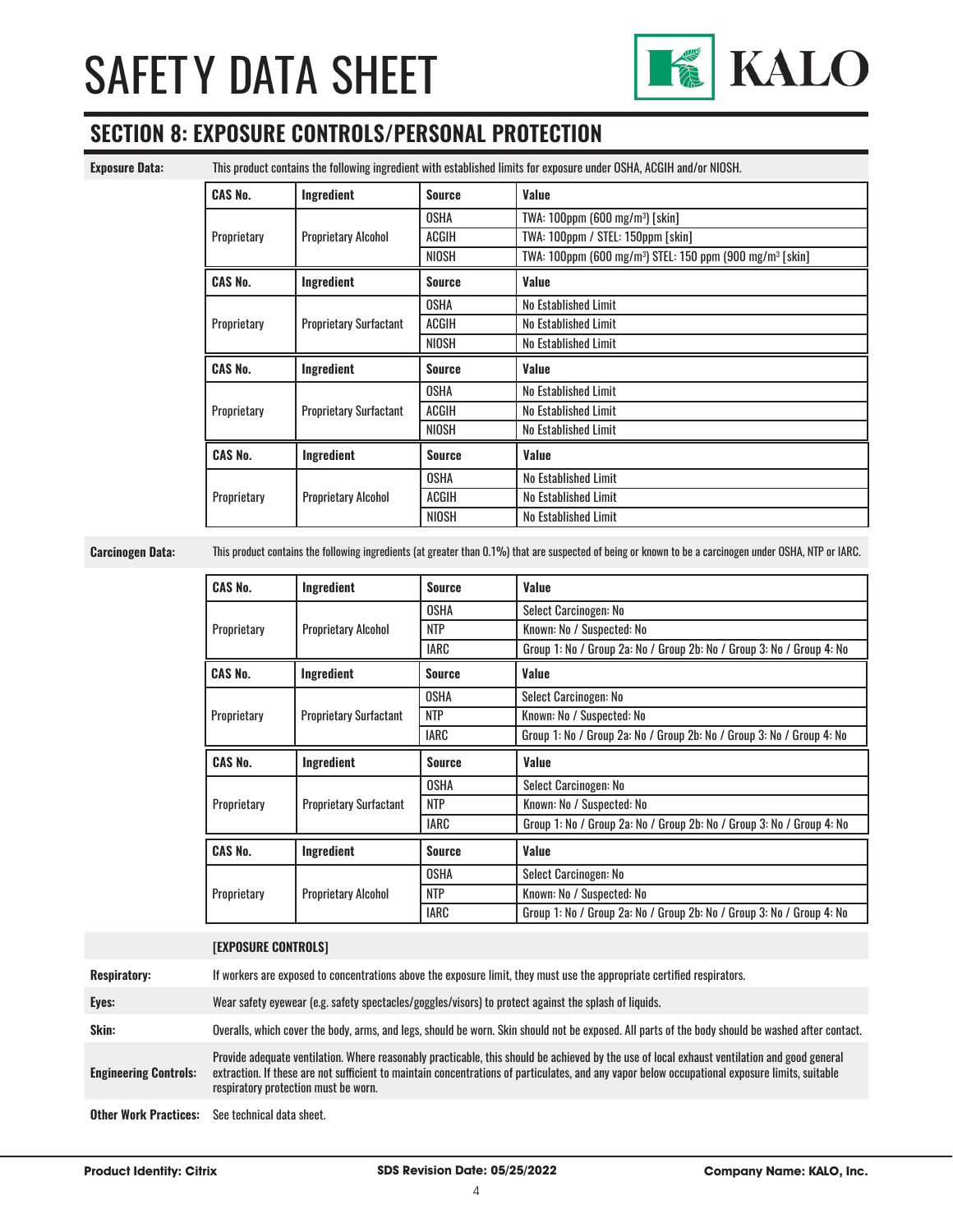

## **SECTION 9: PHYSICAL AND CHEMICAL PROPERTIES**

| <b>Clear Emerald Green Liquid</b> |
|-----------------------------------|
| Mild                              |
| <b>Not Measured</b>               |
| $4.0 - 7.0$                       |
| $1.02 - 1.04$                     |
| >156ºF (>68.89ºC) SETA Closed Cup |
| <b>Not Measured</b>               |
| >20.5 @ 40°C                      |
| <b>Not Measured</b>               |
| <b>Not Measured</b>               |
| <b>Not Measured</b>               |
| <b>Not Measured</b>               |
| <b>Not Measured</b>               |
| Not Applicable                    |
| <b>Not Measured</b>               |
| <b>Not Measured</b>               |
| <b>Not Measured</b>               |
| <b>Not Measured</b>               |
| <b>Not Measured</b>               |
| <b>Not Measured</b>               |
| No other relevant information.    |
|                                   |

## **SECTION 10: STABILITY AND REACTIVITY**

| <b>Reactivity:</b>                       | Not chemically reactive.                                                                                |
|------------------------------------------|---------------------------------------------------------------------------------------------------------|
| <b>Chemical Stability:</b>               | Stable under normal ambient and anticipated conditions of use.                                          |
| <b>Hazardous Reactions:</b>              | Hazardous reactions not anticipated.                                                                    |
| <b>Conditions To Avoid:</b>              | Extended exposure to high temperatures can cause decomposition. Avoid all possible sources of ignition. |
| <b>Incompatible Materials:</b>           | Oxidizing agents.                                                                                       |
| <b>Hazardous Decomposition Products:</b> | Not anticipated under normal conditions of use.                                                         |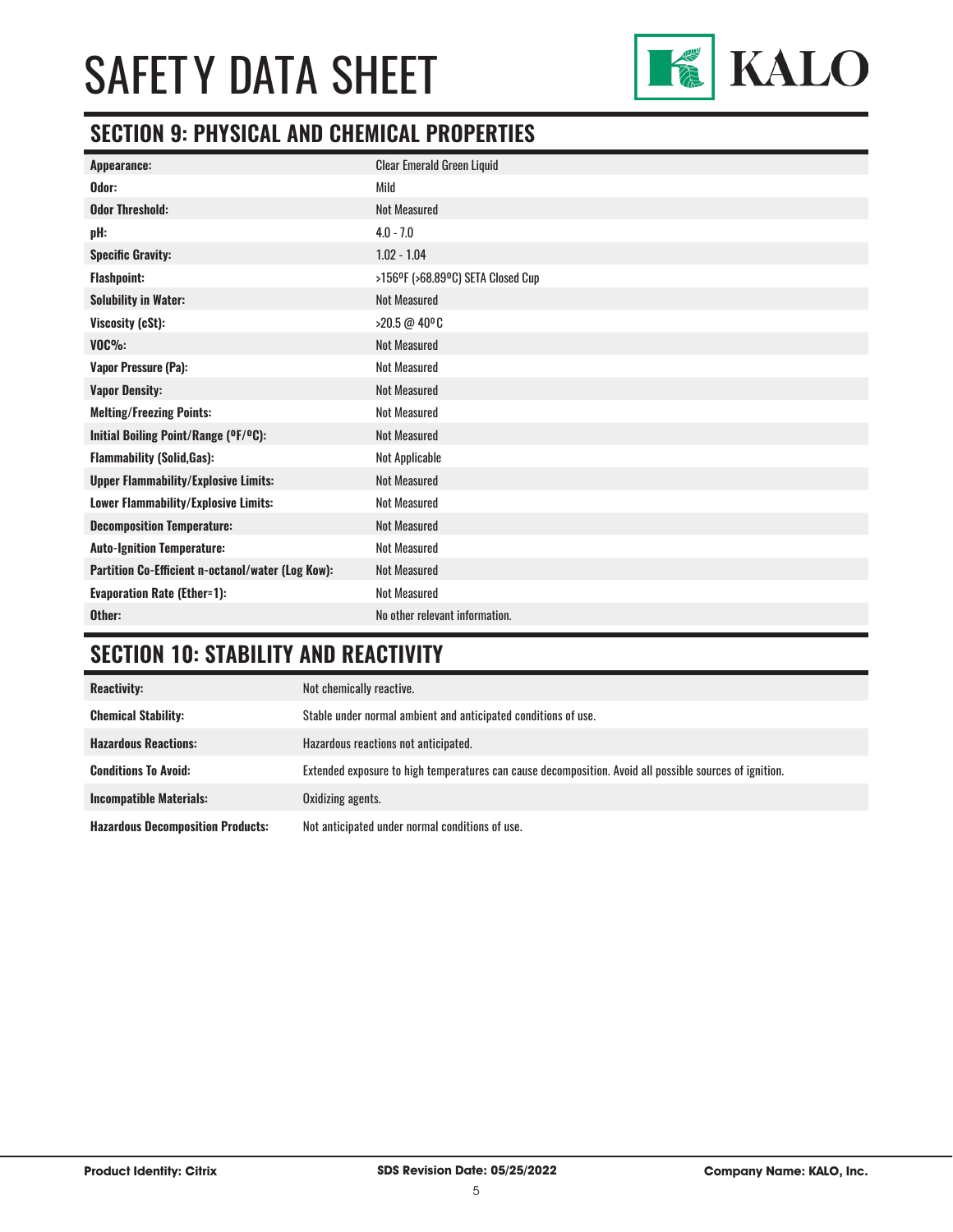

### **SECTION 11: TOXICOLOGICAL INFORMATION**

|                                                                   | [ACUTE TOXICITY ESTIMATE]                                |                          |
|-------------------------------------------------------------------|----------------------------------------------------------|--------------------------|
| Ingredients:                                                      | <b>Proprietary Blend of Surfactants and Alcohol</b>      |                          |
| Oral LD50mg/kg:                                                   | >2,000.00/Category: NA                                   |                          |
| Skin LD50mg/kg:                                                   | >2,000.00/Category: NA                                   |                          |
| Inhalation Vapor LC50mg/L/4hr:                                    | >20.00/Category: NA                                      |                          |
| Inhalation Dust/Mist LC50mg/L/4hr:                                | >11.00/Category: NA                                      |                          |
| <b>ITEM</b>                                                       | <b>HAZARD</b>                                            | <b>CATEGORY</b>          |
| <b>Acute Toxicity (mouth):</b>                                    | Not Applicable                                           | $\overline{a}$           |
| <b>Acute Toxicity (skin):</b>                                     | Not Applicable                                           | $-$                      |
| <b>Acute Toxicity (inhalation):</b>                               | Not Applicable                                           | $\overline{\phantom{a}}$ |
| <b>Skin Corrosion/Irritation:</b>                                 | Causes mild skin irritation. (Not adopted by U.S. OSHA.) | 3                        |
| <b>Eye Damage/Irritation:</b>                                     | <b>Causes serious eye irritation.</b>                    | $\overline{2}$           |
| <b>Sensitization (respiratory):</b>                               | Not Applicable                                           | $\overline{\phantom{a}}$ |
| <b>Sensitization (skin):</b>                                      | May cause an allergic skin reaction.                     | 1                        |
| <b>Germ Toxicity:</b>                                             | Not Applicable                                           | $\overline{\phantom{a}}$ |
| <b>Carcinogenicity:</b>                                           | Not Applicable                                           | $\overline{\phantom{a}}$ |
| <b>Reproductive Toxicity:</b>                                     | <b>Not Applicable</b>                                    | $\overline{\phantom{a}}$ |
| <b>Specific Target Organ Systemic Toxicity-Single Exposure:</b>   | Not Applicable                                           | $-$                      |
| <b>Specific Target Organ Systemic Toxicity-Repeated Exposure:</b> | Not Applicable                                           | $\overline{\phantom{a}}$ |
| <b>Aspiration Hazard:</b>                                         | <b>Not Applicable</b>                                    | $-$                      |

## **SECTION 12: ECOLOGICAL INFORMATION**

| <b>Toxicity:</b>                       | Ecotoxicity studies have not been conducted on this preparation. |  |
|----------------------------------------|------------------------------------------------------------------|--|
| <b>Persistence and Degradability:</b>  | There is no data available on the preparation itself.            |  |
| <b>Bioaccumulative Potential:</b>      | Not measured.                                                    |  |
| <b>Mobility In Soil:</b>               | No data available.                                               |  |
| <b>Results of PBT and vPvB Assess:</b> | This product contains no PBT/vPvB chemicals.                     |  |
| <b>Other Adverse Effects:</b>          | No data available.                                               |  |

## **SECTION 13: DISPOSAL CONSIDERATIONS**

**Waste Treatment Methods:** Do not allow into drains or water courses. Wastes and emptied containers should be disposed of in accordance with regulations made under the Control of Pollution Act and the Environmental Protection Act. Using information provided in this data sheet advice should be obtained from the Waste Regulation Authority, whether the special waste regulations apply. Dispose of contents in accordance with local and national regulations.